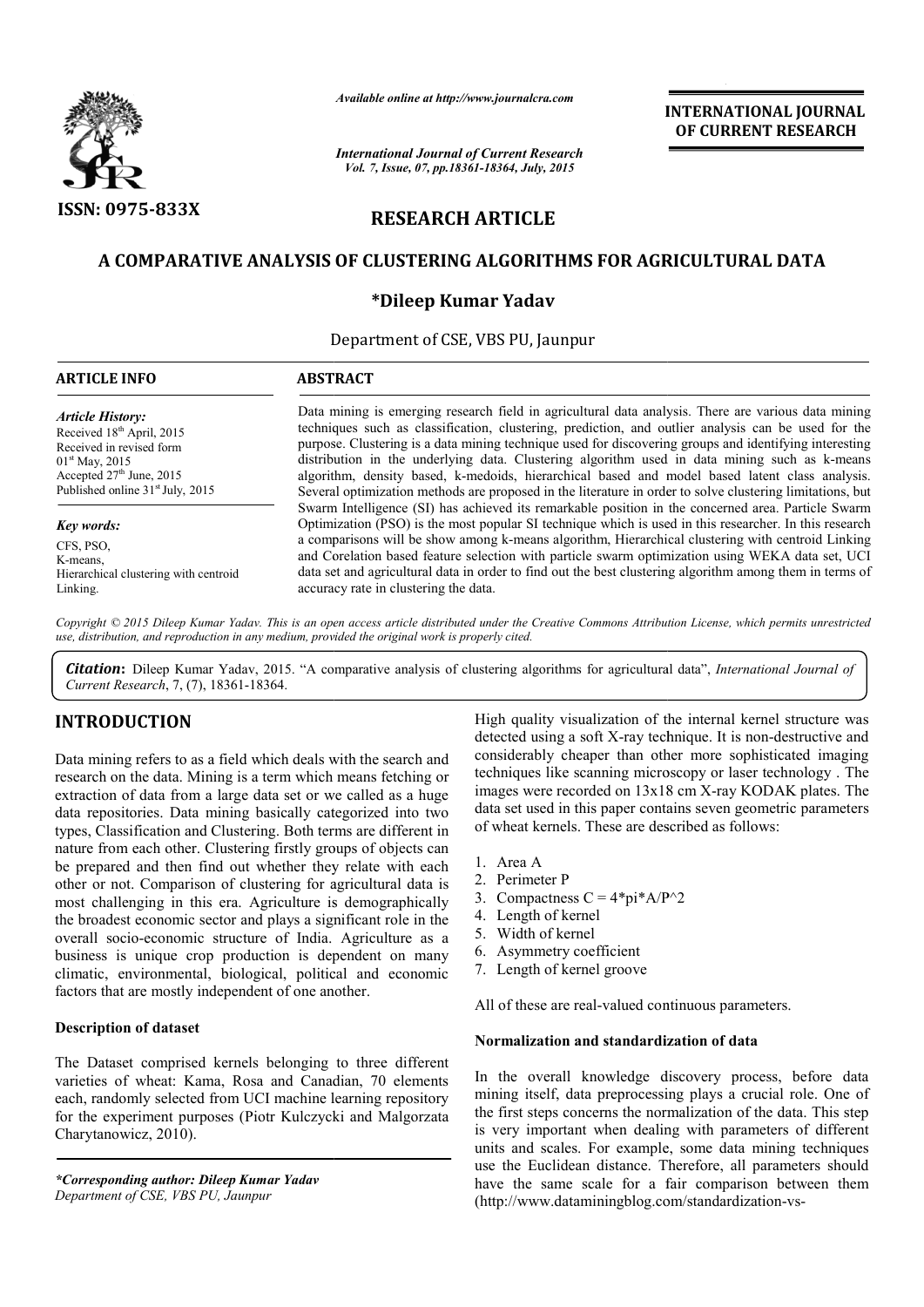normalization). Two methods are usually well known for rescaling data. Normalization, which scales all numeric variables in the range (0, 1). One possible formula is given below:

$$
x_{new} = \frac{x - x_{min}}{x_{max} - x_{min}}
$$

On the other hand, you can use standardization on your data set. It will then transform it to have zero mean and unit variance, for example using the equation below:

$$
x_{new} = \frac{x - \mu}{\sigma}
$$

**Correlation Based Feature Selection:** CFS measures correlation between nominal features, so numeric features are first discredited (Mark A. Hall). However, the general concept of correlation-based feature selection does not depend on any particular data transformation—all that must be supplied is a means of measuring the correlation between any two variables. So, in principle, the technique may be applied to a variety of supervised classification problems, including those in which the class is numeric. CFS is a fully automatic algorithm—it does not require the user to specify any thresholds or the number of features to be selected, although both are simple to incorporate if desired.CFS operates on the original (albeit discretized) feature space, meaning that any knowledge induced by a learning algorithm, using features selected by CFS, can be interpreted in terms of the original features, not in terms of a transformed space. Most importantly, CFS is a filter, and, as such, does not incur the high computational cost associated with repeatedly invoking a learning algorithm.

**Particle Swarm Optimization:** The particle swarm optimization (PSO) algorithm is an optimization method developed by Eberhart (Bighnaraj Naik *et al*., 2012). PSO tries to find the optimal solution through the simulation of some ideas drawn from fish schooling, bird flocking, and other social groups. One such idea is that an agent can effectively achieve his objective using the information that is owned by him and the information that is shared among the group. This means that PSO is an optimization method that uses the principles of social behavior. PSO has proved to be competitive with genetic algorithms in several tasks, mainly in optimization areas. PSO has been successfully applied in several areas such as clustering problem in agricultural data, function optimization (Ahmed *et al*., 2012).

### **Clustering of wheat data by using Hierarchical clustering with centroid linking**

**k-means:** K-means is a process of partitioning n-dimensional data into *k* sets to minimize the mean distance within each set. The most commonly used distance measures are the squared Euclidean distance and the sum of the squared differences across variables. Takes the input parameter, k, and partitions set of n objects into k cluster so that the resulting intra cluster similarity is high but the inter cluster similarity is low. Cluster similarity is measured in regard to the mean value of the objects in a cluster which can be viewed as the cluster's centroid or centre of gravity.

**Hierarchical clustering:** In data mining, hierarchical clustering is a method of cluster analysis which seeks to build a hierarchy of clusters. Strategies for hierarchical clustering generally fall into two types: (Nidhi Singh and Divakar Singh, 2012)

**Agglomerative**: This is a "bottom up" approach: each observation starts in its own cluster, and pairs of clusters are merged as one moves up the hierarchy.

**Divisive**: This is a "top down" approach: all observations start in one cluster, and splits are performed recursively as one moves down the hierarchy.

**Density based Clustering:** It grows clusters according to the density of neighborhood objects. It is based on the concept of "density reachibility" and "density connect ability (Aastha Joshi and Rajneet Kaur, 2013).

**X-means Clustering:** The X-means algorithm starts with K equal to the lower bound of the given range and continues to add centroids where they needed until the upper bound reached.

The algorithm consists of the following two operations repeated until completion (Dan Pelleg and Andrew Moore).

#### **X-means**

- 1. Improve Params
- 2. Improve Structure
- 3. If K >Kmax stop and repeat the best scoring model found during the search.

Else Goto 1

### **Hierarchical clustering with centroid linking**

The description of the proposed method is described in Figure 1.



**Fig.1. Methodology Flow Chart**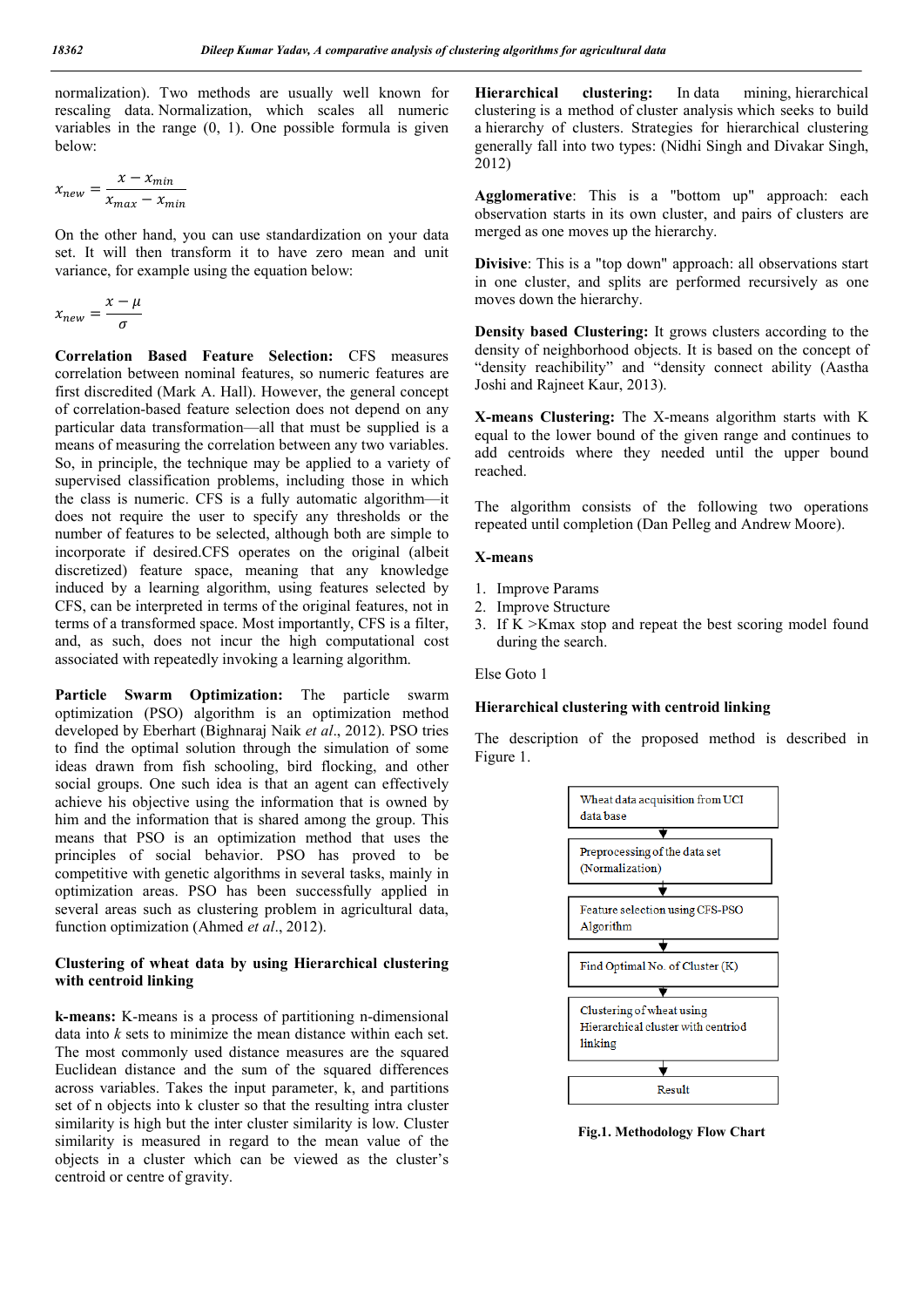| Table 1. Result Analysis for the clustering of wheat using different clustering algorithms |  |  |  |  |  |  |  |  |  |  |
|--------------------------------------------------------------------------------------------|--|--|--|--|--|--|--|--|--|--|
|--------------------------------------------------------------------------------------------|--|--|--|--|--|--|--|--|--|--|

| No. of   | DBCL-k-Means |          | k-Means   |          |           | <b>HCL</b> with CL | X-Means with Manhattan |          |
|----------|--------------|----------|-----------|----------|-----------|--------------------|------------------------|----------|
| clusters | Full data    | CFS-PSO  | Full data | CFS-PSO  | Full data | CFS-PSO            | Full data              | CFS-PSO  |
|          | Accuracv     | Accuracv | Accuracy  | Accuracv | Accuracv  | Accuracy           | Accuracy               | Accuracv |
|          | 65.72        | 65.72    | 65.72     | 65.72    | 65.72     | 65.72              | 78.58                  | 78.63    |
|          | 89.05        | 87.15    | 89.05     | 88.1     | 91.95     | 88.58              | 87.15                  | 88.1     |
|          | 80           | 80       | 79.53     | 79.53    | 91.48     | 78.05              | 72.4                   | 72.4     |
|          | 69.05        | 69.05    | 69.05     | 58.58    | 90        | 78.58              | 59.05                  | 60.96    |

### **RESULTS AND DISCUSSION**

Here, in this hierarchical clustering with centroid Linking is proposed to use with optimal features selected by correlation based feature selection with particle swarm optimization (CFS-PSO). Here, the result obtained by the proposed method is also compared with the k-means, Density Based Clustering with simple K-means, and x-mean with Manhattan distance. From the Obtained results it is observed that the proposed method perform better in comparison to other clustering techniques available in literature.

**Table 2. Result Analysis for the clustering of wheat without feature selections using different clustering algorithms**

|                        | $k=2$ | $k=3$ | $k=4$ | $k = 5$ |
|------------------------|-------|-------|-------|---------|
| DBCL-k-Means           | 65.72 | 87 15 | 80    | 69.05   |
| k-Means                | 65.72 | 88 1  | 79.53 | 58.58   |
| HCL with CL            | 65.72 | 9195  | 9148  | 90      |
| X-Means with Manhattan | 78.63 | 88 1  | 72 A  | 60 96   |

#### **Performance Measure**

In this paper there is some measurement:







**Fig. 3. Graphical Representation for the clustering of wheat with CFS-PSO feature selections using different clustering algorithms**